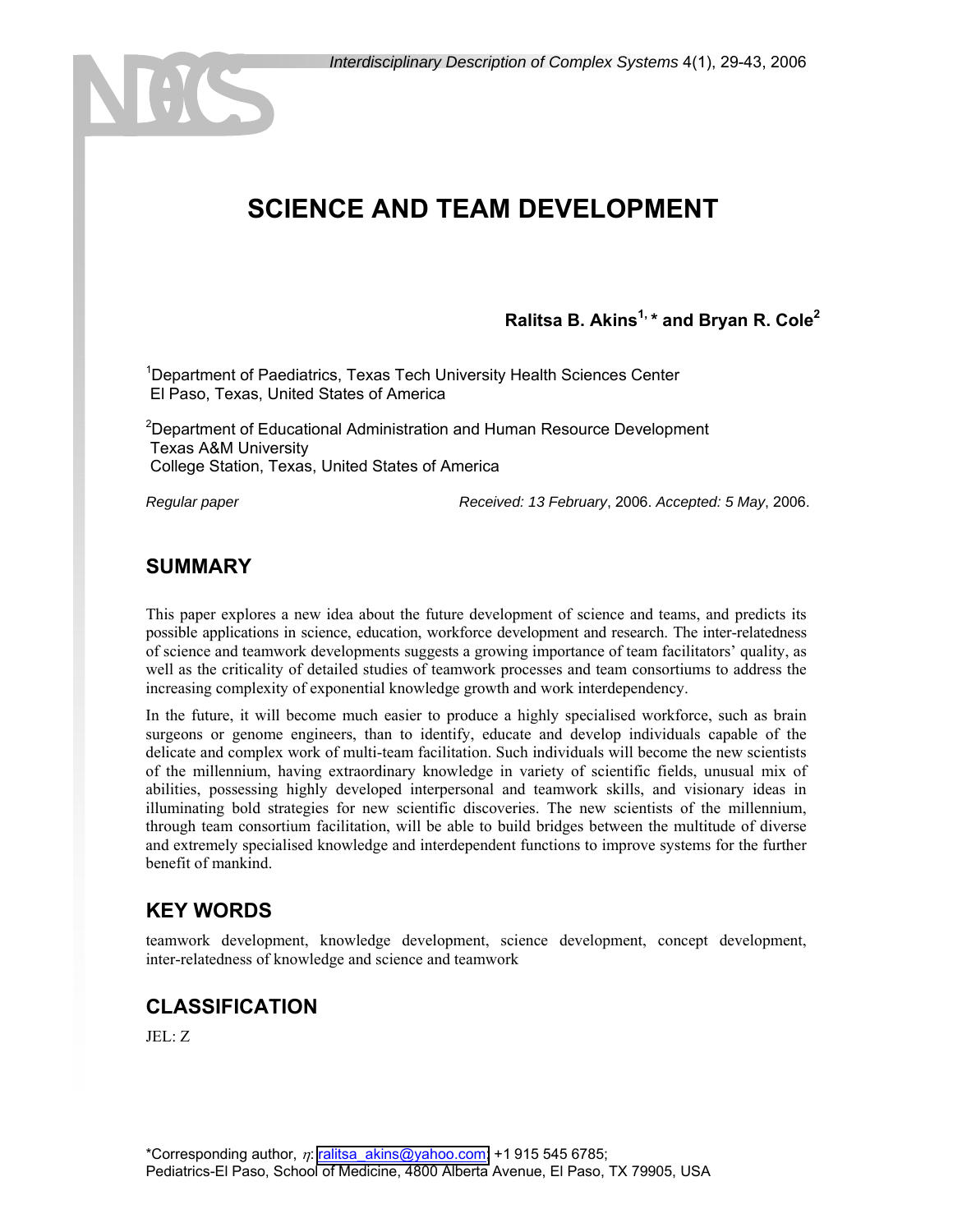## **PURPOSE AND INTENT**

The purpose of this paper is to explore a new idea about the development of science and teams, to pictorially present what the science teams of the future might look like, and to predict the possible applications in science, education, workforce development and research.

### **REVIEW OF KNOWLEDGE ABOUT SCIENCE DEVELOPMENT**

Despite the multitude and variety of scientific publications, few address the development of science itself. Among the scientific society, there seems to be no unequivocally accepted theory about emerging knowledge and predicting the direction of new developments.

Two theories have direct implications on our understanding about scientific development. One of them, the theory of scientific revolutions, was developed by Kuhn in the middle of the 20th century. It implies that the scientific society has a very strong commitment to already accepted scientific knowledge, and allows new developments only within the paradigms that rule the scientific disciplines at any given point of time.

The other theory with implications in science development is the Chaos theory. In the early 1960's, Lorentz, a meteorologist, published his observations about the effect of tiny changes in the initial conditions of the system on the end result. His work later became to be known as the Chaos theory.

The development of knowledge and science can be related to the chaos theory, suggesting that scientific development is dependent on the initial state and the dynamics of the system in every scientific field. At any given point of time, the dynamic system of knowledge creation and expansion is trying to become orderly. Although the system's movement from chaos to order, back to chaos and achieving order again seems to be overwhelming, the developments in the system of knowledge at a macro level seem to follow the general rules of any smaller dynamic system with better defined initial conditions. The chaos theory implies that the development in any scientific discipline is defined by the state of other knowledge areas.

These two theories, Kuhn's theory of the nature of scientific revolutions and the chaos theory, are discussed more in depth in the following text. Although addressing science development from a different point of view, each of these theories shows that the development of the body of knowledge in any individual scientific field is dependent on the interactions with other scientific disciplines.

After the discussion of these two theories, the impact of knowledge growth on specialities and sub-specialities development is explored from a historical aspect, as well as in the light of applications of the internal similarities in scientific development and the roles of contemporary scientific paradigms.

#### **KUHN'S THEORY OF SCIENTIFIC REVOLUTIONS**

A landmark in intellectual history, Kuhn's book, The structure of scientific revolutions, offered an elegant, clear and in-depth explanation of the process of discovery [1]. Kuhn defined the "normal science" as research based on previous scientific achievements, and intricately grounded in the prevailing scientific paradigms, which defined the accepted models for solving scientific problems.

The scientific community has the vested power to choose between paradigms. The reigning scientific paradigms in any given field of discovery govern the methods of research and ultimately shape the nature of the "legitimate" problems to be studied and resolved by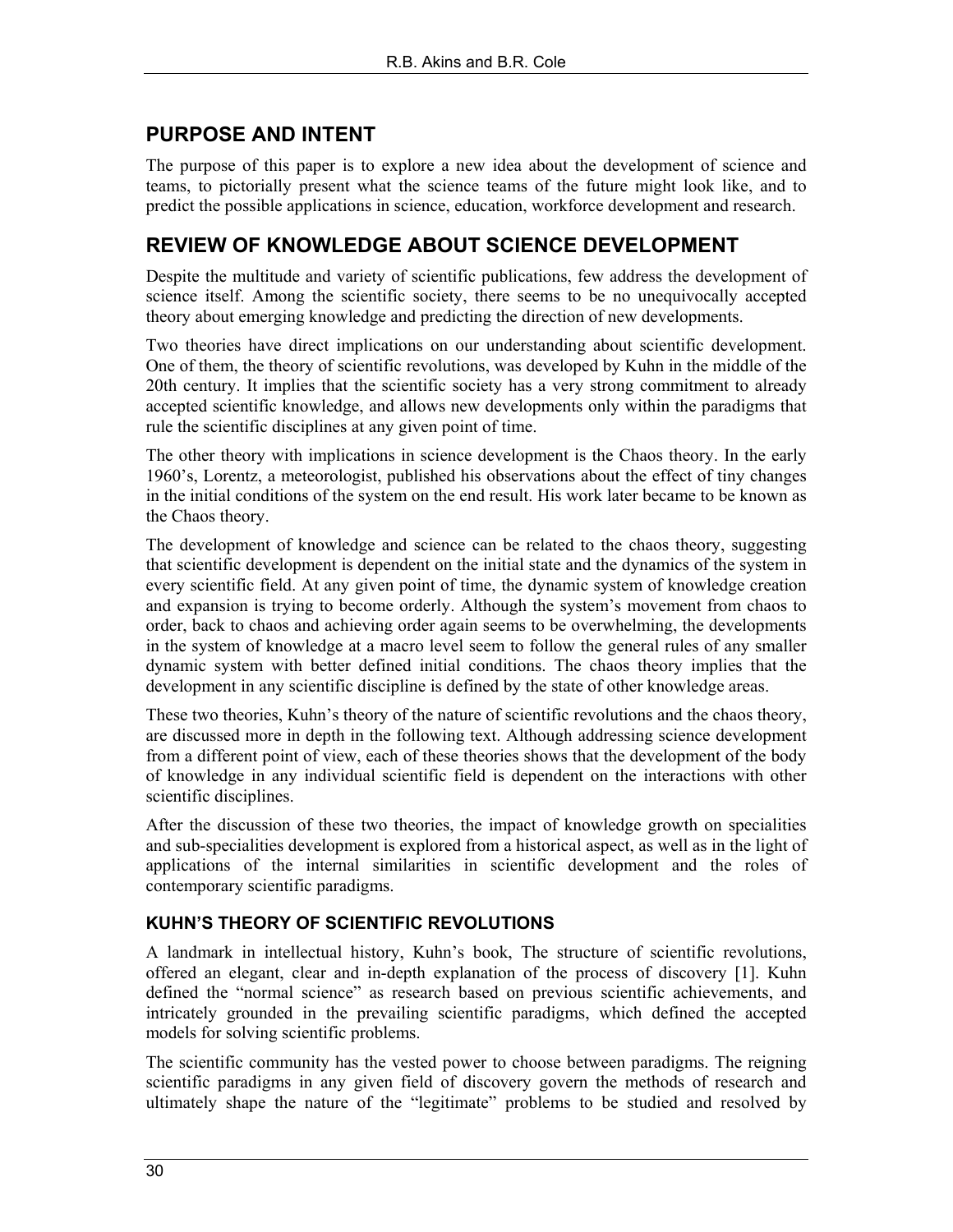contemporary science. To become part of the scientific community, researchers strive to fit nature processes into the known and shared paradigms, committing to the same rules and standards of scientific discovery.

When an observed event violates the expectation of the ruling paradigm, that area of anomaly attracts researchers' attention; thus, paradigms trace the road for the next discoveries by preparing researchers to recognise and study scientific anomalies. Eloquent and insightful, graciously presenting scientific aphorisms and depicting researchers' mindsets, Kuhn's theory of scientific revolutions suggests that the motor behind scientific discovery lies in the power of scientific paradigms and the bravery and curiosity of individual researchers studying the observed scientific anomalies. Developments in one scientific field open the doors for using the new knowledge in other science disciplines. The nature of scientific development postulates that development of individual scientific fields is dependent on the dynamic interactions with other scientific disciplines.

### **THE CHAOS THEORY**

The field of science is seemingly orderly to the scientific observer. There are scientific disciplines, which study the order (or, rather, strive to provide an acceptable nomenclature) in the development of mankind's knowledge. However, the system of human knowledge is extremely dynamic, with rapid progression and developments, possibly in a state of chaos, and, as other dynamic systems, is struggling to achieve order.

The *Chaos theory* explains the order in seemingly random behaviours in dynamic systems, where the movement never repeats itself but stays within a loop, called the Lorentz attractor [2]. The Lorentz attractor is fractal and displays attributes of self-similarity; however, it is not periodic. The sensitivity of dynamic systems to their initial conditions causes slight differences in the initial parameters to change the state of dynamics, leading to diverging and bifurcating. Therefore, a slight change in the initial system's conditions would yield a different result in time. The chaos theory is also discussed in light of the possible effect of the movement of a butterfly's wings to the weather conditions in time in a different part of the world, an effect known as "the butterfly effect."

Robert May, a biologist experimenting with population growth, discovered that a dynamic system in growth bifurcated soon after the population growth rate passed 3. Instead of settling down to one single population number, the number of the population jumped between 2 different values for each observation period. This bifurcation of the population numbers is reminiscent of the Lorentz attractor [2]. In the May's population growth experiment, the higher the growth rate, the quicker the bifurcations occurred; the population lines bifurcated faster and faster until suddenly, chaos appeared.

Even when a system is in a perfect chaos, there are "windows of order" within that dynamic system, where bifurcations may temporarily occur before that part of the system enters state of chaos again. Feigenbaum determined that the bifurcations in dynamic systems came at a constant rate, calculated as 4,669; thus, discovering the rate of bifurcations' self-similarity [2].

Mathematician B. Mandelbrot was studying the stock prices over time and discovered that the prices did not fit the normal distribution, but the curves for daily and monthly changes matched perfectly over a period of 60 years. Many real-world systems are self-similar, such as the growth of tree leafs, bronchioles in human lungs, blood vessels in mammals, or the stock-market values over time [2]. The development of human knowledge and science follows self-similarity, expanding in any given field under the influence of other scientific fields, and bifurcating (entering new areas of knowledge) when the growth rate of knowledge expands.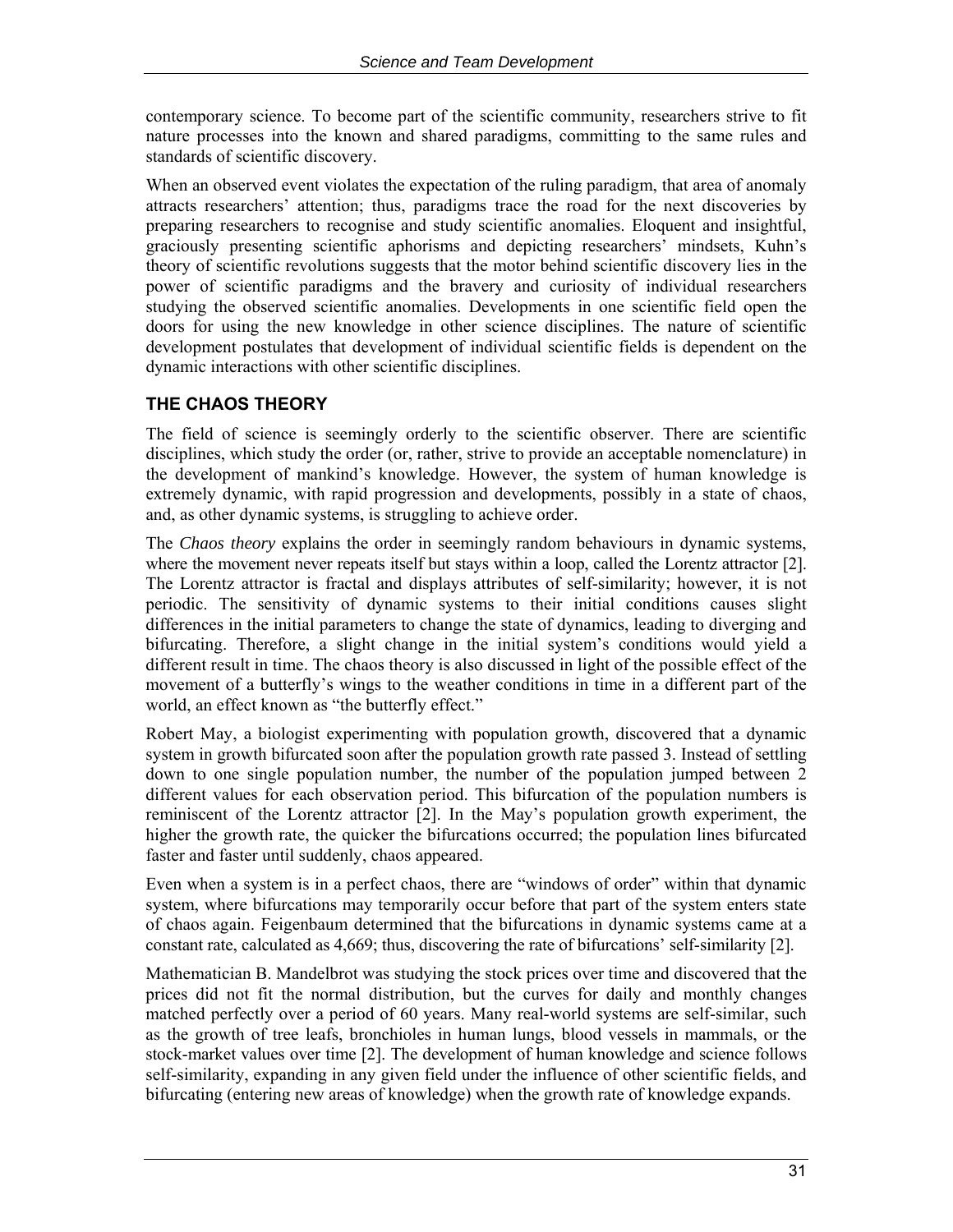#### **HISTORY OF SCIENCE GROWTH**

#### **Early science development**

In the inception of human discovery, scientists had a holistic approach, studying all fields of the available knowledge, being mathematicians, philosophers, astronomers and people of the arts. The Sophists' practical arts of rhetoric, history, music and mathematics opened opportunities for public careers and success in society. Socrates argued that the purpose of "philosophy" is not the discovery of cosmos, rather finding out how man's life should best be lived. In those first scientific schools, the individual scientist – philosopher, artist and mathematician – was at the centre of scientific development [3].

Gradually, new and more distinct sciences emerged; biology, physics, ethics, politics and other sciences joined the core of logic and mathematics. In the first and second centuries AD, the first known "research centre" was functioning at Alexandria on the Egyptian coast. The body of scientific knowledge had grown significantly and scientists were specialising in astronomy, anatomy, medicine, geography, poetry, grammar, mathematics, natural history, philology, and other disciplines. The Roman emperor Julian in the fourth century AD established specific regulations for the candidates for professorship, requiring the candidates to teach to be approved by the municipal senate. Later, the Cathedral church schools endorsed the mastery of the Seven Liberal Arts (grammar, rhetoric, dialectic, arithmetic, music, geometry and astronomy), claiming that a scholar should be knowledgeable in everything and no knowledge is superfluous [3].

#### **Speciality and sub-speciality development**

The abundance of knowledge in each separate scientific field led to further branching of each discipline into sub-disciplines. For example, medicine branched into paediatrics, surgery, internal medicine, pathology, and so on. With the accumulation of new knowledge, each new speciality continued to branch into even more narrowly specialised sub-specialities (e.g., surgery branched into colon and rectal surgery, neurological surgery, orthopedic surgery, plastic surgery, and thoracic surgery). Currently, in the United States there are 24 member boards to the American Board of Medical Specialties (ABMS) [4].

Table 1 presents an excerpt from the US approved specialities and sub-specialities, as available through the ABMS. It is interesting to note that the majority of the medical specialities, while continuing to divide into sub-specialities and further branch, remain within known parameters, defined by the available other specialities.

As shown in Table 1, *paediatrics* has a sub-speciality of *emergency medicine,* which is otherwise a separate speciality. Some of the sub-specialities in paediatrics appear to be common for other specialities. For example, *medical toxicology* is also a sub-speciality in *emergency medicine*, and *clinical and laboratory immunology* is also a sub-speciality in *allergy and immunology*. Likewise, the speciality of *emergency medicine* has *paediatric emergency medicine* as a sub-speciality. Three of these internal relations (loops) between different medical specialities and their sub-specialities are demonstrated on Table 1. Of course, many more exist.

#### **LINKING TOGETHER KUHN'S THEORY AND THE CHAOS THEORY**

As demonstrated in Table 1, between-specialities relations form knowledge "internal loops." These "internal loops" of knowledge show self-similarity, as suggested by the *Chaos theory.*  The knowledge in one medical discipline expands in interaction with other medical disciplines; thus, knowledge from other areas pertinent to one particular medical field forms a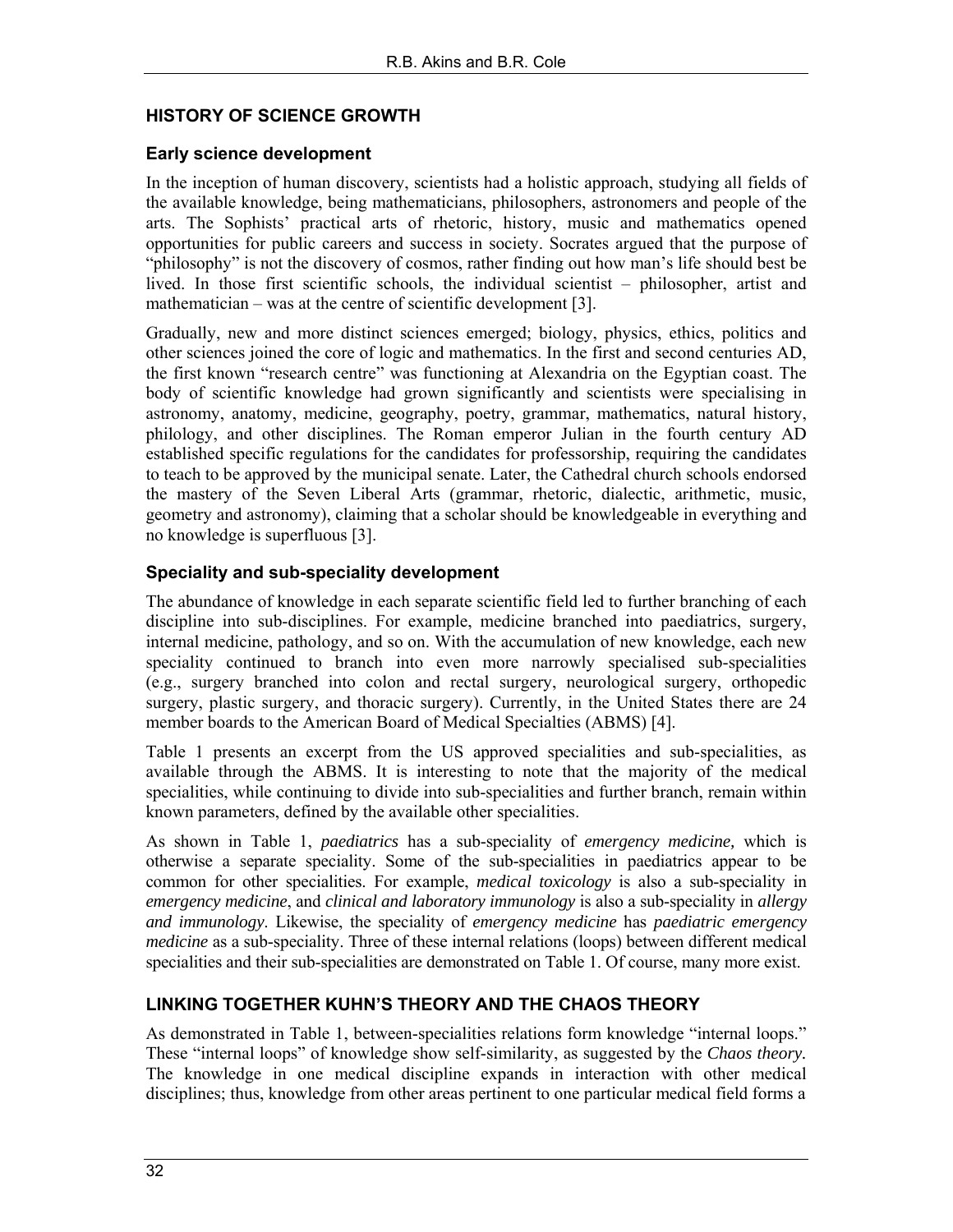| <b>Speciality</b>         | <b>Sub-specialities</b>                                               |  |  |  |  |  |  |
|---------------------------|-----------------------------------------------------------------------|--|--|--|--|--|--|
| Allergy and<br>Immunology | Clinical & Laboratory Immunology                                      |  |  |  |  |  |  |
| Anaesthesiology           | Critical Care Medicine<br>Pain Medicine                               |  |  |  |  |  |  |
| Emergency                 | Medical Toxicology<br>Paediatric Emergency Medicine                   |  |  |  |  |  |  |
| Medicine                  | Sports/Medicine<br>Undersea & Hyperbaric Medicine                     |  |  |  |  |  |  |
| <b>Family Practice</b>    | Geriatric Medicine<br>Adolescent Medicine<br>Sports Medicine          |  |  |  |  |  |  |
| <b>Internal Medicine</b>  | Adolescent Medicine<br>Gastroenterology                               |  |  |  |  |  |  |
|                           | Hematology<br>Cardiovascular Disease                                  |  |  |  |  |  |  |
|                           | $\oint$ linical Cardiac Electro $\phi$ hysiology Geriatric Medicine   |  |  |  |  |  |  |
|                           | $C$ linical & Laboratory Immunology Infectious Disease                |  |  |  |  |  |  |
|                           | Chitical Care Medicine<br>Medical Oncology                            |  |  |  |  |  |  |
|                           | Nephrology<br><b>Interventional Cardiology</b>                        |  |  |  |  |  |  |
|                           | Pulmonary Disease<br>Rheumatology                                     |  |  |  |  |  |  |
|                           | Sleep Medicine<br>Sports Medicine                                     |  |  |  |  |  |  |
|                           | Transplant Hepatology                                                 |  |  |  |  |  |  |
|                           | Endocrinology, Diabetes & Metabolism                                  |  |  |  |  |  |  |
|                           |                                                                       |  |  |  |  |  |  |
| Paediatrics               | Adolescent Medicine<br>$\sqrt{\mathbf{P}}$ aediatric Endocrinology    |  |  |  |  |  |  |
|                           | Clinical & Laboratory Immunology Paediatric Gastroenterology          |  |  |  |  |  |  |
|                           | Developmental-Behavioral Pediatrics Paediatric Hematology-Oncology    |  |  |  |  |  |  |
|                           | Medical Toxicology<br>Paediatric Infectious Diseases                  |  |  |  |  |  |  |
|                           | Neonatal-Perinatal Medicine<br>Paediatric Nephrology                  |  |  |  |  |  |  |
|                           | Neurodevelopmental/Disabilities<br>Paediatric Pulmonology             |  |  |  |  |  |  |
|                           | Paediatric Cardiology<br>Paediatric Rheumatology                      |  |  |  |  |  |  |
|                           | Paediatric Critical Care Medicine<br>Paediatric Transplant Hepatology |  |  |  |  |  |  |
|                           | Sleep Medicine<br>Paediatric Emergency Medicine                       |  |  |  |  |  |  |
|                           | <b>Sports Medicine</b>                                                |  |  |  |  |  |  |

| <b>Table 1.</b> Contemporary medical specialities and sub-specialities in the US (excerpt). |  |  |  |
|---------------------------------------------------------------------------------------------|--|--|--|
|                                                                                             |  |  |  |

sub-speciality for that field. For example, the advancements in understanding of human immunology helped develop a new sub-speciality in paediatrics.

Such "internal loops"/self-similarities in the development of knowledge are also present in other scientific fields (e.g. engineering). Furthermore, such similarities exist in the development of scientific fields in different countries, while some minor differences in the specific science-field branching could be observed.

It is logical to suggest that the development of internal science-field-related similarity sets is dependent on the specific initial set of parameters, influenced by political, educational, economical and other societal rules that possibly interfered with the growth of knowledge and development of science. This all comes at a time when a systems perspective of problem solving is more critical than ever. While disciplines are increasingly sub-specialising, problems are increasingly becoming more complex, and require a multi-disciplinary/crossfunctional perspective for effectively addressing them.

The internal similarity in knowledge development is consistent with the *Chaos theory*. Seemingly random developments in diverse scientific fields are interrelated from the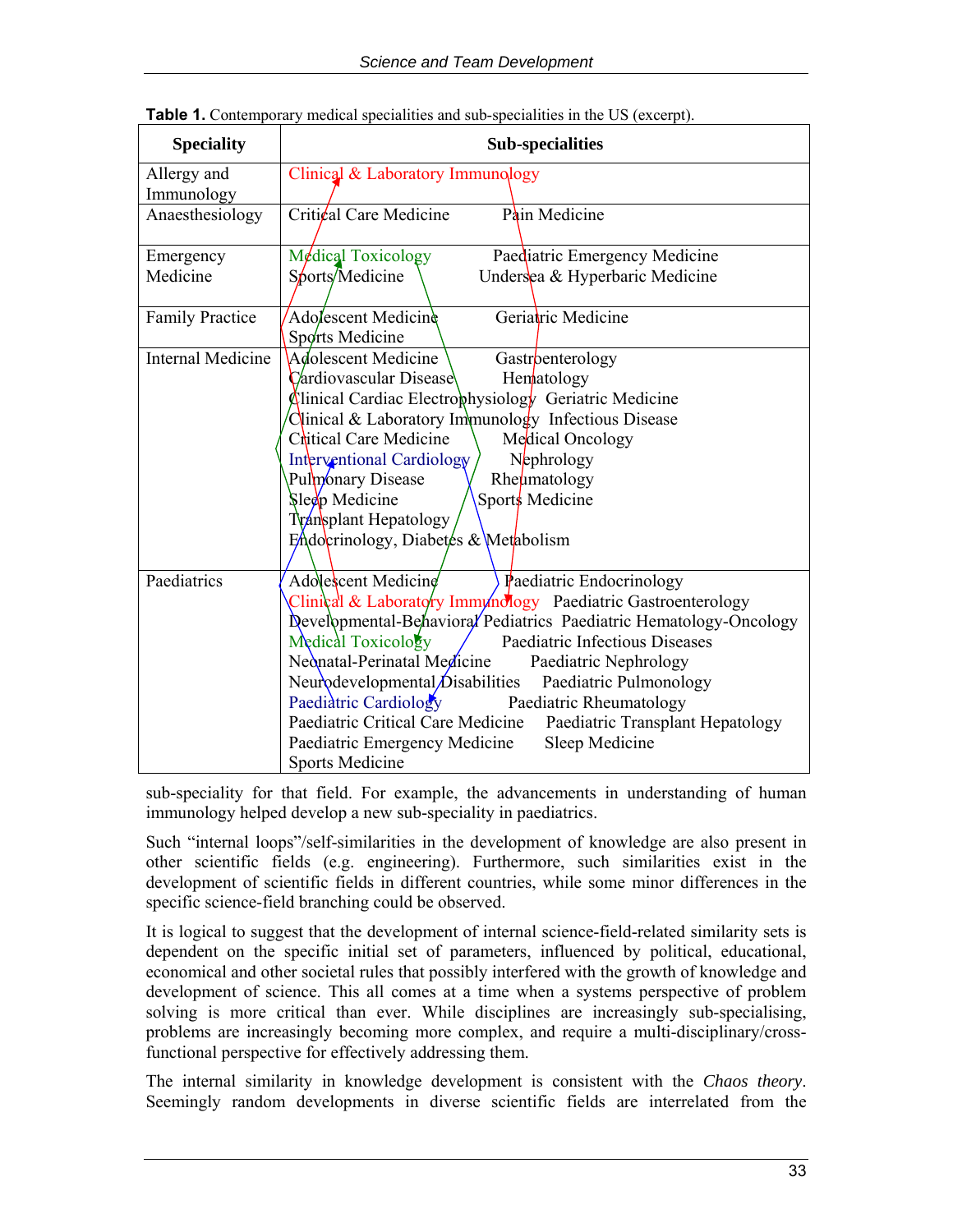perspective of the human knowledge macro-system. Discoveries in one field prompt discoveries in another. For example, the discovery of the X-rays led to the development of new medical diagnostic techniques, better understanding of many diseases, and eventually a new medical speciality, radiology. The development of radiology as a speciality, however, was only possible because of the recognition of the scientific paradigm behind this novelty by the scientific society (consistent with Kuhn's theory of scientific revolutions). Therefore, Kuhn's theory of scientific revolutions, coupled with the *Chaos theory* could possibly explain the overall development of new scientific fields and disciplines.

### **REVIEW OF CURRENT KNOWLEDGE OF TEAM DEVELOPMENT**

Although contemporary science is more likely developed in teams rather than by an individual (e.g. research projects in any given field of medical science), studies of teams and team development are somewhat lagging in understanding of the modern teamwork and the philosophy behind it. Despite the abundance of publications on teamwork, there is a staggering gap in our knowledge about the development of teams and teamwork as a concept. Different types of teams and environments are described and studied but the links between the emerging and development of teams and the evolution of teamwork remain unexplored. In general, scarcity of funding for research on the development and functions of different kinds of teams has been noted [5]. A brief review of the current understanding of teams and teamwork is presented below.

#### **TEAM DEVELOPMENT STAGES**

Historically, teams have been viewed as temporary units, which create, function and disintegrate over time. Human teams go through a set of stages in their development  $(L - defining$  values,  $A$  – acquiring resources, I – assuming roles and  $G$  – leadership coordination); however, there is no typical sequence, nor does every team go through every stage. The team development stages are also known as forming, storming, norming, and performing. At the end of the team's life, the group usually deals with matters of termination [6, 7].

#### **ROLE OF THE TEAMWORK ENVIRONMENT**

A team's ability to form, function and sustain itself is interrelated to its communication and cooperation with other individuals and groups within the organisation and/or external parties. With the increasing complexity of team make-up or performance tasks, the importance of coordinating, keeping records and tracking progress increases [8].

It has been argued that the multidimensionality of group effectiveness could be determined by 3 criteria: (1) team's productivity, (2) social, intellectual or material rewards to the team members, and (3) sustainability of the team as a social unit over time [9]. More often than not, when performing complex tasks and drawing from different expertise, the team's productivity, gained by the division of labour is decreased by the added lines of communication and the need for coordination [10]. For example, in healthcare, the interdisciplinary health care teamwork is highly dependent not only on diagnosis and management, but also on interpersonal communications. In order to cut costs, a lesser trained workforce is expected to assume greater responsibilities, meaning that interpersonal and team skills may be less developed, thus contributing to fragmented care and opportunities for mistakes [5].

#### **TRANSACTIVE MEMORY IN KNOWLEDGE SHARING**

Team members can have different knowledge areas and use one another as external knowledge "storage." By dividing the responsibility for different knowledge expertise, the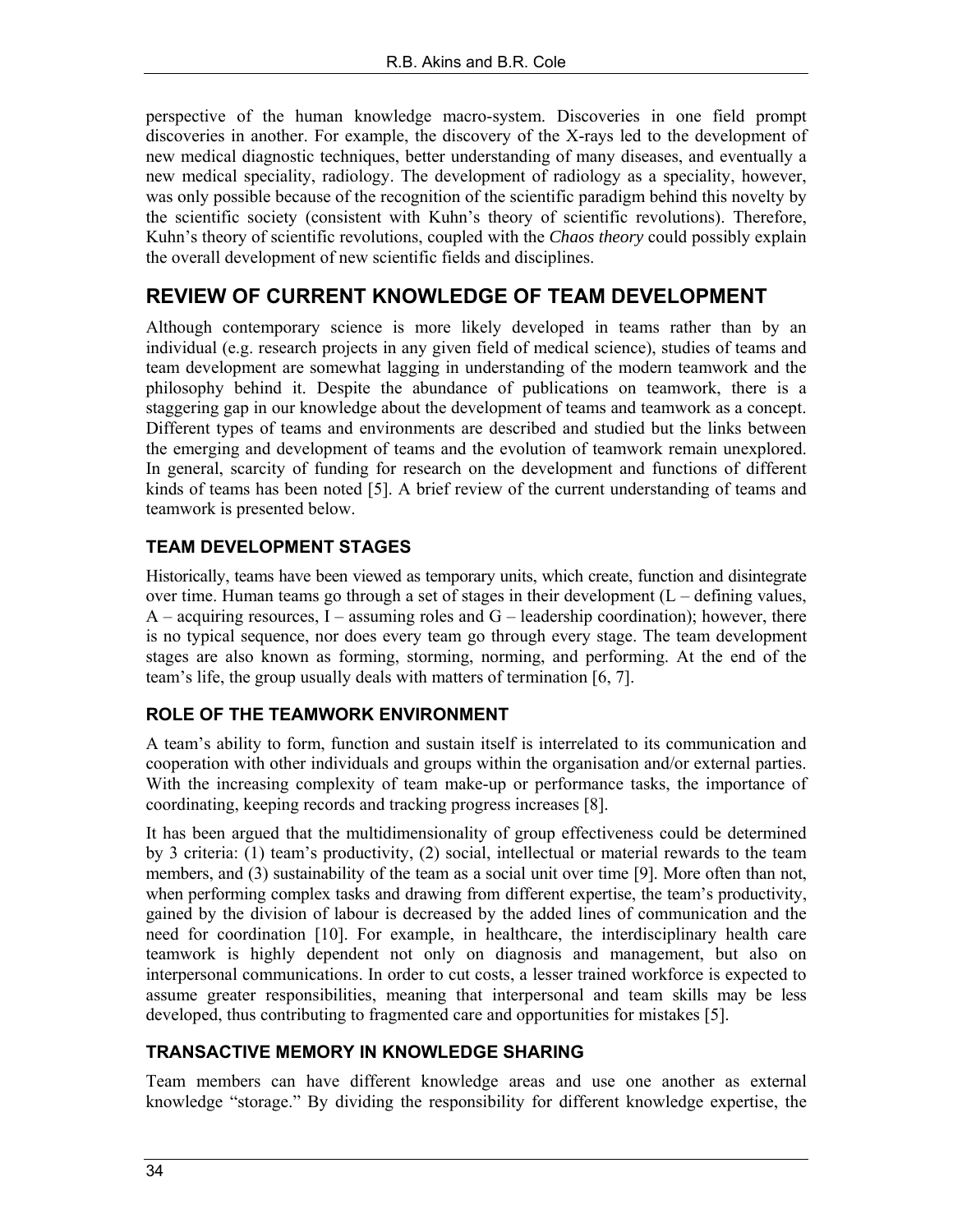team members can share knowledge more effectively. When knowledge in a particular area is needed, the team members can communicate (or, have "transactions") with their colleagues and retrieve the needed information. This "transactive memory" is used in team knowledge sharing and improved performance  $[11 - 13]$ . Since complex teams have members with diverse background and area of expertise, this collective memory is critical for successful task completion [14]. From an organizational perspective, organizational transactive memory can be technology-supported, assigning knowledge responsibilities within specialized departments and supporting knowledge transfer between individuals from different organizational divisions [15].

#### **FACILITATED COMMUNICATIONS**

The role of facilitated communications proves to be an important area of research in light of teamwork. Both human-to-human and human-technology interactions shape the outcome of teamwork. Additionally, facilitator influence in teamwork has proved to be a well-demonstrated phenomenon [16].

#### **Facilitator characteristics**

It has been argued that facilitators could, at least in part, determine the outcome in the context of facilitated communications, dependent on their characteristics, attitudes and beliefs. The variability in facilitator influence on the outcomes is due to contextual and attitude factors [16]. Facilitator characteristics, including gender, education, age, years of experience, special training, etc. are usually reported. Specific attributes, such as commanding respect from others, being good communicators, being proactive in making things happen, willing to challenge and having the potential to develop beyond their current role, have been considered as key elements of successful facilitators [17].

Skills in human relations and communications have been consistently reported as crucial in facilitated interactions. McFadzean described five areas of general competencies for facilitators (planning, group dynamics, problem-solving and decision-making, communication, and personal growth and development), and five levels of specific competencies (attention to task, attention to meeting process, attention to team structure, attention to team dynamics, and attention to team trust) [18].

However, there is no consistent body of knowledge about the implications of variable facilitator characteristics. One study [19] reported that facilitators with higher education, training and experience, and facilitators who are older, are less likely to influence the outcome of facilitated communications. Another study [20] noted positive correlation between the amount of facilitator training and (1) learning about group's characteristics and goals, (2) identifying areas of conflict and (3) discussing the use of technology.

Complex teams often need to work across boundaries: departmental, organizational, cultural, language, time or distance. Such boundary-crossing issues could affect teamwork and relationship-building. Awareness about the existence of boundary-crossing issues is essential for complex team facilitators. Boundary-crossing facilitation would require different relationship-building expectations, strategies and selection of communication channels [21]. Therefore, more research on team facilitator characteristics, including training, education and experience, and their influence is needed.

#### **Intellectual teamwork**

To understand the intellectual teamwork, which utilises information technology to augment performance, we would need technical expertise and knowledge about the social and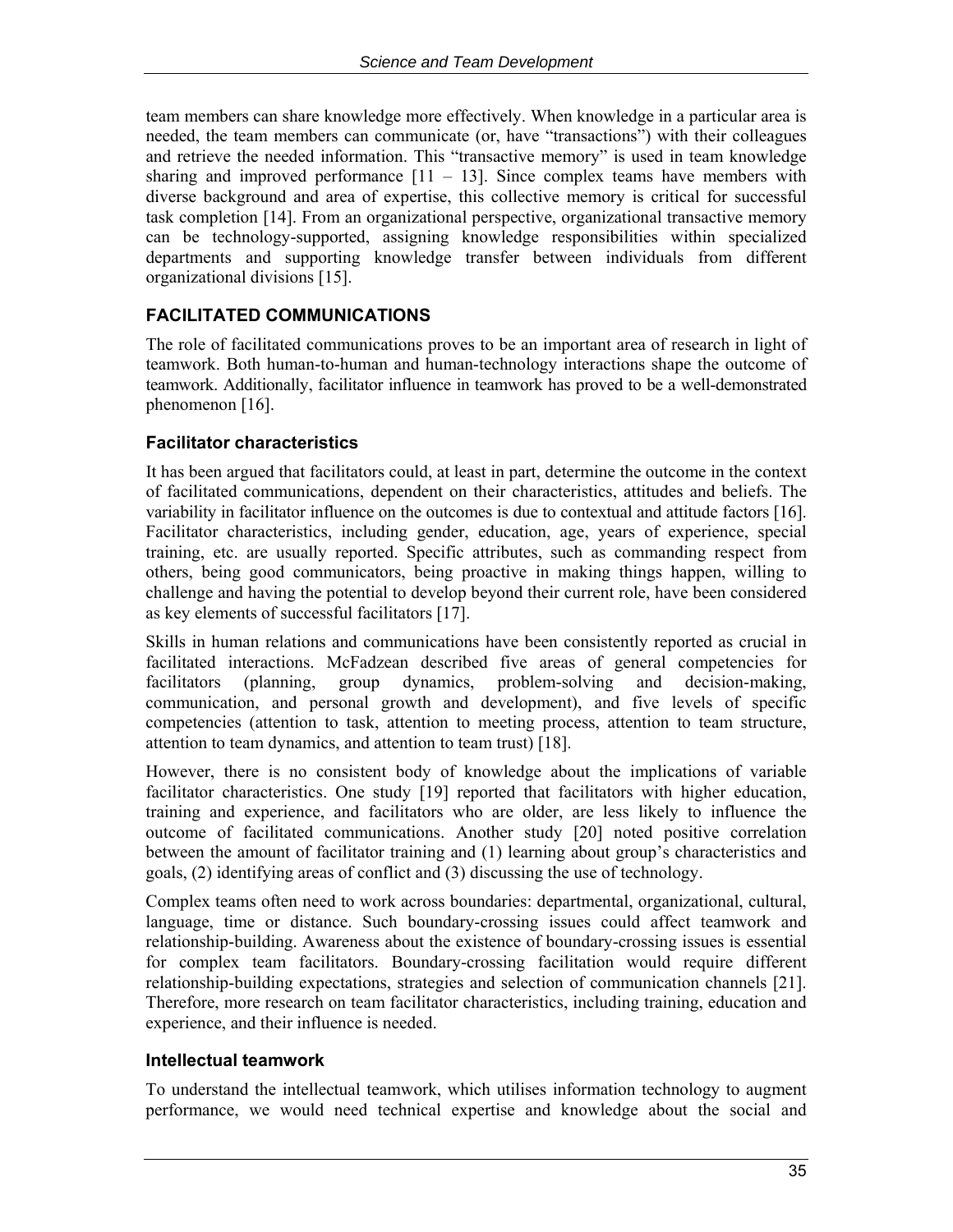behavioural processes that the technology is designed to support [20, 22]. Individuals in intellectual teams are not always together to produce a material outcome; rather, to exchange and manipulate available knowledge and information. Intellectual teams function in a variety of environments and tasks. Utilising communication and cooperation, intellectual teams perform interdisciplinary research, formulate multi-site corporate strategies and decide on medical diagnosis [22]. The intellectual teams have laid the basis for the emergence of "virtual" teams, in which members may or may not have person-to-person contacts and are heavily relying on information technology connectivity and communicability [23].

#### **Collaboration between human and digital facilitators**

The information communication technology is rapidly evolving. Embedded intelligent systems can assist in problem recognition and pattern identification, while providing realtime response, information and expertise [24]. While the globalizations and accessibility of electronic communication tools create new opportunities, they also create information overload and additional work in information management [25].

The ability to communicate across the globe has become a requirement for success. Boundary-crossing teams are strongly dependent on electronic channels of communication. Use of telephone, email, videoconferencing and web conferencing allow crossing time and distance barriers. More often than not, team facilitators select the technology they are most familiar with and trust, and which is readily accessible. Issues with digital facilitators include management of the information overload and difficulty in managing cultural perspectives of the teamwork relationships [26]. Cultural differences may determine misinterpretation of electronic communications; therefore, awareness and sensitivity to local cultures are key factors in appropriate relationship building [21].

## **NEW IDEA ABOUT SCIENCE AND TEAM DEVELOPMENT**

The incredible expansion of human knowledge and the increasing complexity of scientific problems demand working in teams and coordination between the timing and tasks each team member accomplishes. Therefore, the developments of science and teamwork can no longer be viewed or studied separately. A new concept about the interrelatedness of science and team development emerges and defining the parameters of a scientific (or, knowledge) unit becomes necessary.

#### **THE IDEA OF SCIENCE UNIT CONTAINMENT IN TEAMWORK DEVELOPMENT**

#### **Defining the "science unit"**

Centuries ago all or most of the knowledge could be contained by one individual (e.g., ancient philosophers), and the individual was in a sense a self-sufficient "science unit." With the development of science, this became impossible.

Next, all the knowledge in one discipline (e.g., medicine) could be contained by one individual, presenting another type, but still individually self-sufficient "science unit." With the growth of knowledge, this became impossible and specialities developed. For example, in medicine, one individual treated adults and children, performed surgeries and autopsies, and did not send any of his patients to consultations with specialists, simply because specialists did not exist. With the growth of knowledge, specialities and further sub-specialities developed, and the perimeter of activity of the doctor-generalist (e.g. family medicine doctor) started to decrease. The necessity for interactions between and among individual "science units" in order to solve problems and complete tasks started to increase.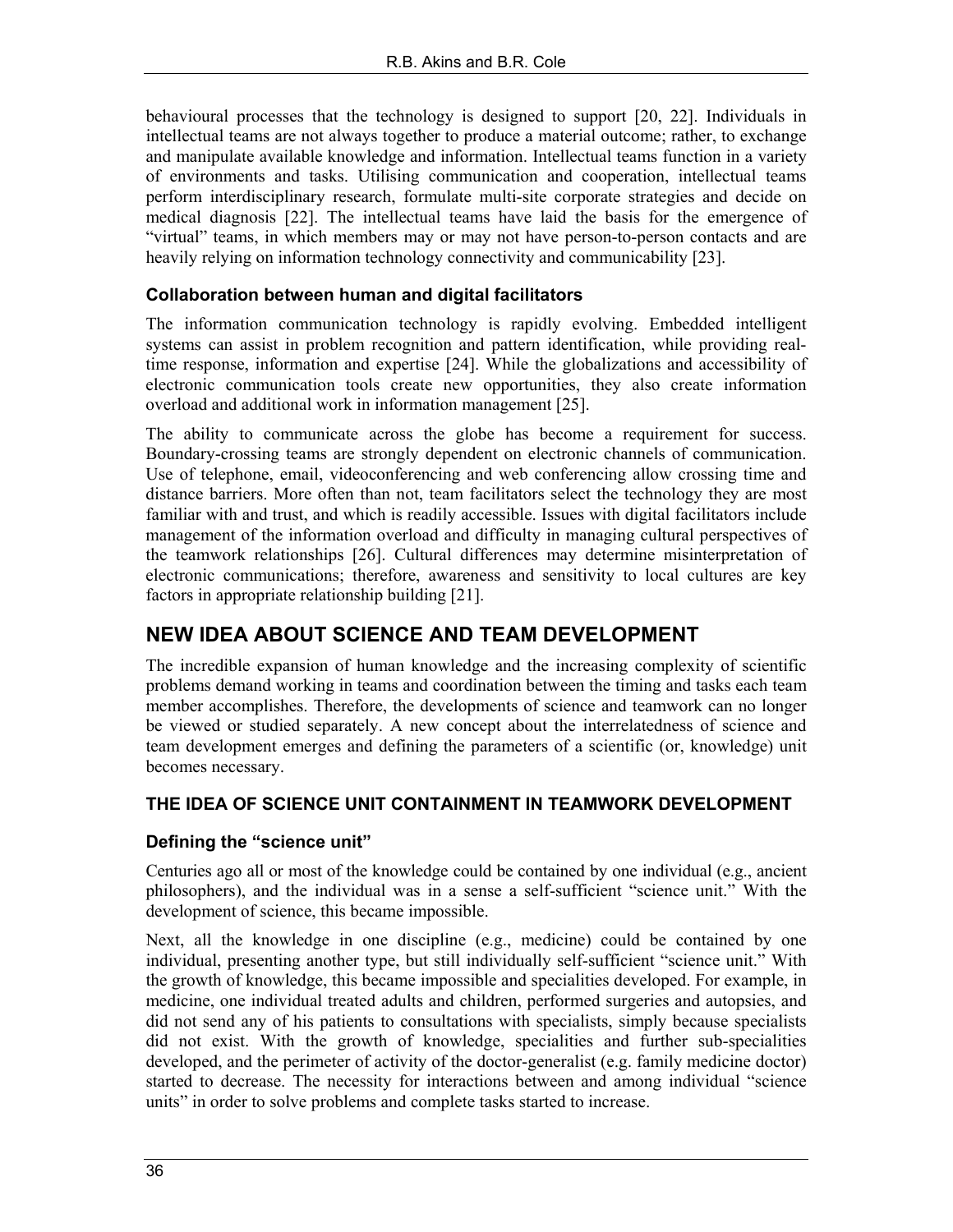The broader, more specialised and in-depth the knowledge of human diseases became, the more restricted the knowledge and types of activities the generalists could perform appeared. Furthermore, with the development of human civilisation, new diseases occurred: diseases which were not previously identified due to knowledge insufficiencies, diseases spread by the growth of travel and migration, or provoked by changes in environment, industries or lifestyles. This interdependence might be another example of an "internal loop" or, could represent a true Mandelbrot similarity set.

#### **Shared knowledge and teamwork**

With the globalisation of business, communication and research, the importance of teamwork becomes enormous. Human knowledge development occurs simultaneously in many parts of the world and is shared very quickly by means of information technology. The access to monster-size databases, the possibility for computer simulation modelling, and continued technological advancements give a rapid boost to human knowledge development by allowing exploration of paradigms and anomalies never seen before. Thus, working in teams (face-to-face, intellectual or virtual) becomes inevitable; teamwork has become the science standard rather than the exception. The knowledge is now contained within the team, meaning that the team has become the new "science unit."

The team as the new "science unit" also evolves with the development of knowledge. In the beginning of science branching and sub-speciality development, team interactions were within a science field (e.g. team of doctors in one department). The new knowledge and understanding of human diseases has pushed the boundaries of teams across disciplines with new team members representing different levels of care giving, diverse knowledge fields, varied technology, and dispersed physical locations.

#### **Roles of the team facilitators**

The pressure to co-ordinate between intellectual teams requires team facilitators to be knowledgeable in the subject matter, the technology, and the interpersonal dynamics, and to have well-developed communication skills and consensus-building abilities, as well as a systems perspective, which recognises the interdependence between and among team members' specialities. It is possible that over time, due to developing communication and knowledge constraints, the team's "central person" (in terms of communication and co-ordination) would tend to specialise and secondary "central persons" would emerge – leaders that facilitate the contact not between team members, but between the individual teams' facilitators. These communication facilitators would represent the third level of "science units," having overview knowledge of diverse scientific fields and being able to recognise links and interactions not exploited before.

#### **INTERRELATEDNESS OF SCIENCE AND TEAM DEVELOPMENT**

The schematic representation of the evolution of the science units and the role of teams and team facilitators are presented in Figure 1. In the future, communication and knowledge would not be contained within one team; rather, they will be co-ordinated between a team of teams, a *consortium* of teams, where the team members are other, more narrowly specialised teams, representing a variety of organisations and industries. The facilitator between these multiple teams (A in Figure 1) would be self-similar to the ancient philosopher, just at a higher level of knowledge, coordination and interaction. In order to effectively co-ordinate tasks with ever increasing complexity, that individual would have to be knowledgeable in a number of different teams' scientific areas, be able to imagine the links between different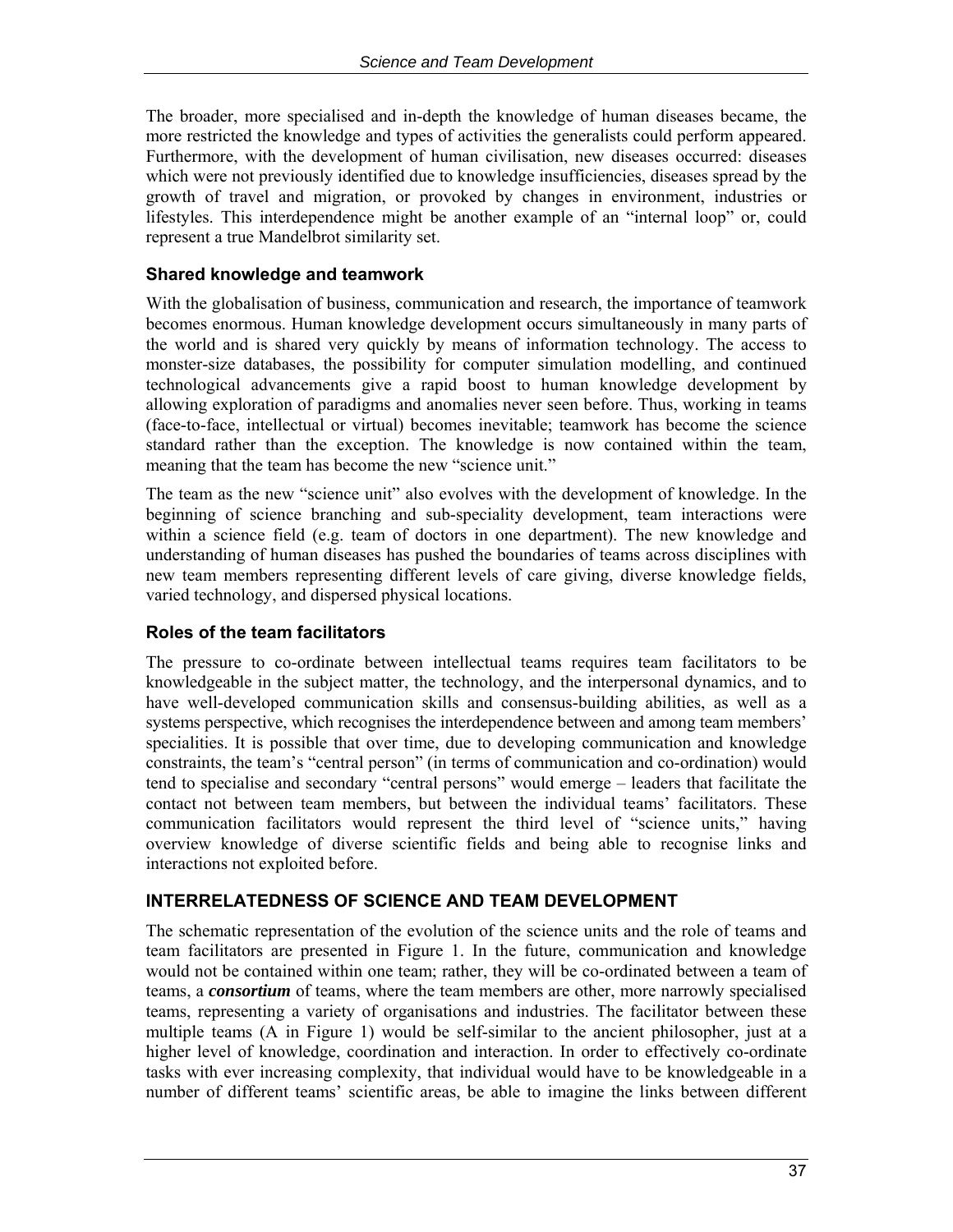



kinds of knowledge, and recruit, construct and utilise all existing pertinent knowledge into maximally effective work design and outcomes.

#### **APPLICATION OF THE NEW CONCEPT OF SCIENCE AND TEAM DEVELOPMENT**

This innovative idea about the interaction in the development of science and teams might have important implications in a variety of aspects: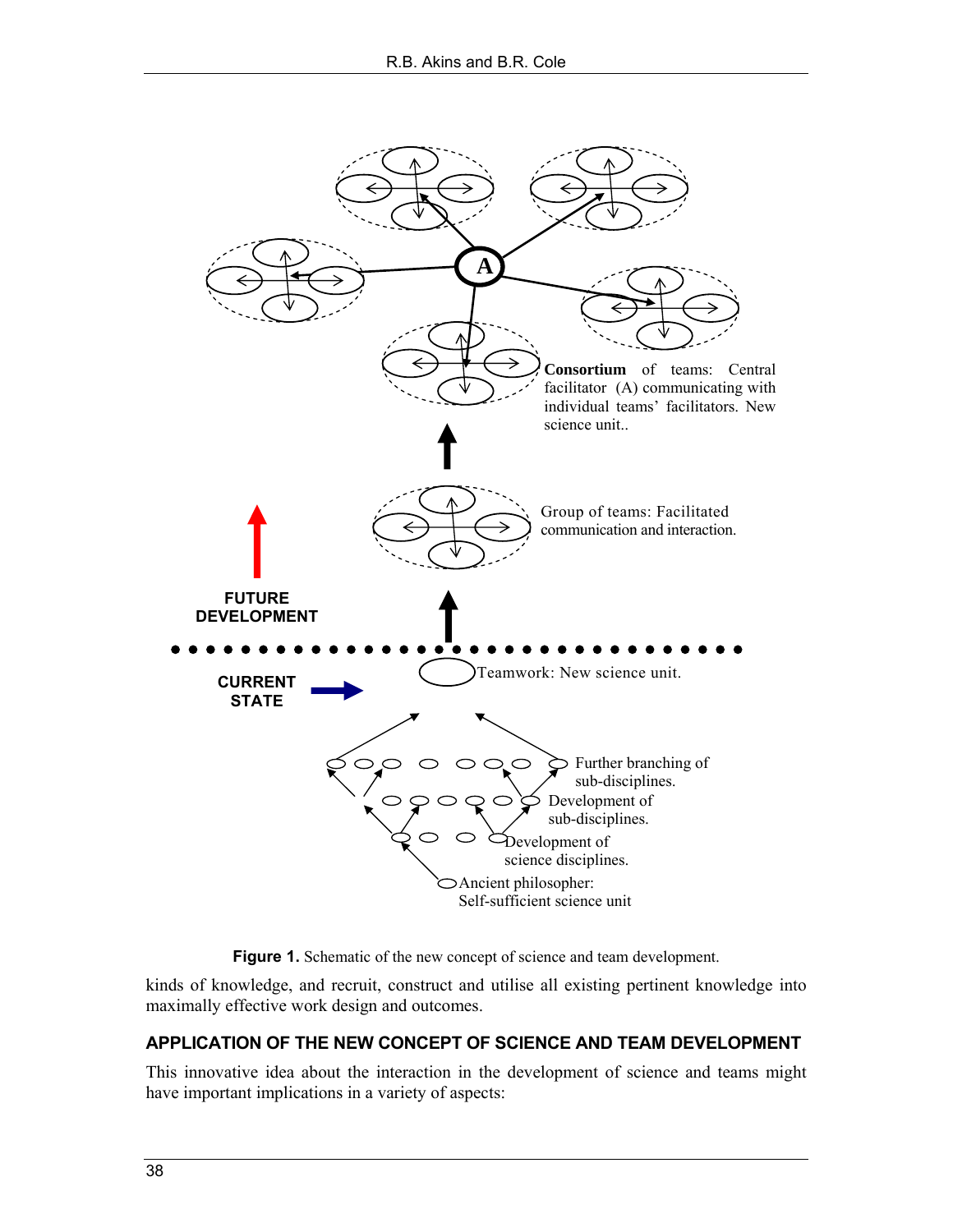- 1. **development of science**: Scientists are no longer working autonomously; teams of scientists from different fields perform interdisciplinary research to augment the positive potential of their studies of the anomalies. Interdisciplinary work and teams including members with various skills are not the rare exclusion, but the scientific standard,
- 2. **development of education**: Changes in the way students are being prepared to advance in their studies and conduct research would become necessary. Collaborative work and team-skills would be absolutely critical in preparation for the work place. The concept of continuous learning would be the central paradigm for students, professors and researchers,
- 3. **workforce development**: The need for new work-style and interpersonal skills with attention to interdisciplinary approaches would spread over the entire workforce. Implementation of research into practice would speed these requirements for changes in workforce development,
- 4. **interdependence of science and teamwork**: Science and teamwork are interrelated and interdependent. The process of mass globalisation of education, business and research would promote teamwork as the standard of scientific development. Therefore, more knowledge about the processes within a team and between and among consortium teams would need to be developed. Without proper development of teams, the boost of new scientific discovery might be delayed,
- 5. **new research toolbox**: New research toolbox needs to be created in order to study the dynamic changes in knowledge, science and team development, multi-level and multi-team interactions, consortium partners' interrelatedness, and in order to predict the future developments of science and teams.

## **RESEARCH APPROACHES IN STUDYING SCIENCE AND TEAMS**

Although separately studied, the fields of knowledge, science and team development have not been studied from the viewpoint of their interrelatedness and interactions. Therefore, a new "research toolbox" should be developed to allow emphasis on their interrelatedness and dynamics. Overall, the availability of various research approaches in other scientific disciplines is perceived as an advantage in studying the connection between the two concepts of teamwork and science development, and in defining a new method in research in science, based on the interrelatedness with teamwork constructs.

Use of computer modelling would be useful in validating the suggested new idea about the interrelatedness of science and team development, and in studying of the predicted interactions and dynamics in team consortiums. As the next step in research, input of historic data about known scientific developmental milestones, known parameters from the Chaos and other theories, as well as team parameters and mapping models, would allow building of a computer model to further study the possible implications of science and teamwork interrelatedness.

Borrowing approaches from other scientific fields will help to define and adapt research methods to organize and implement a specific array of research methods to best suite the study of the interrelatedness of science and team development. In the light of this, to make the research more animated, the following research agenda is suggested for future studies:

- 1. mapping of teamwork dynamics in complex teams in relation to various facilitator characteristics,
- 2. use of computer models with known and suggested data to study science and team interrelatedness,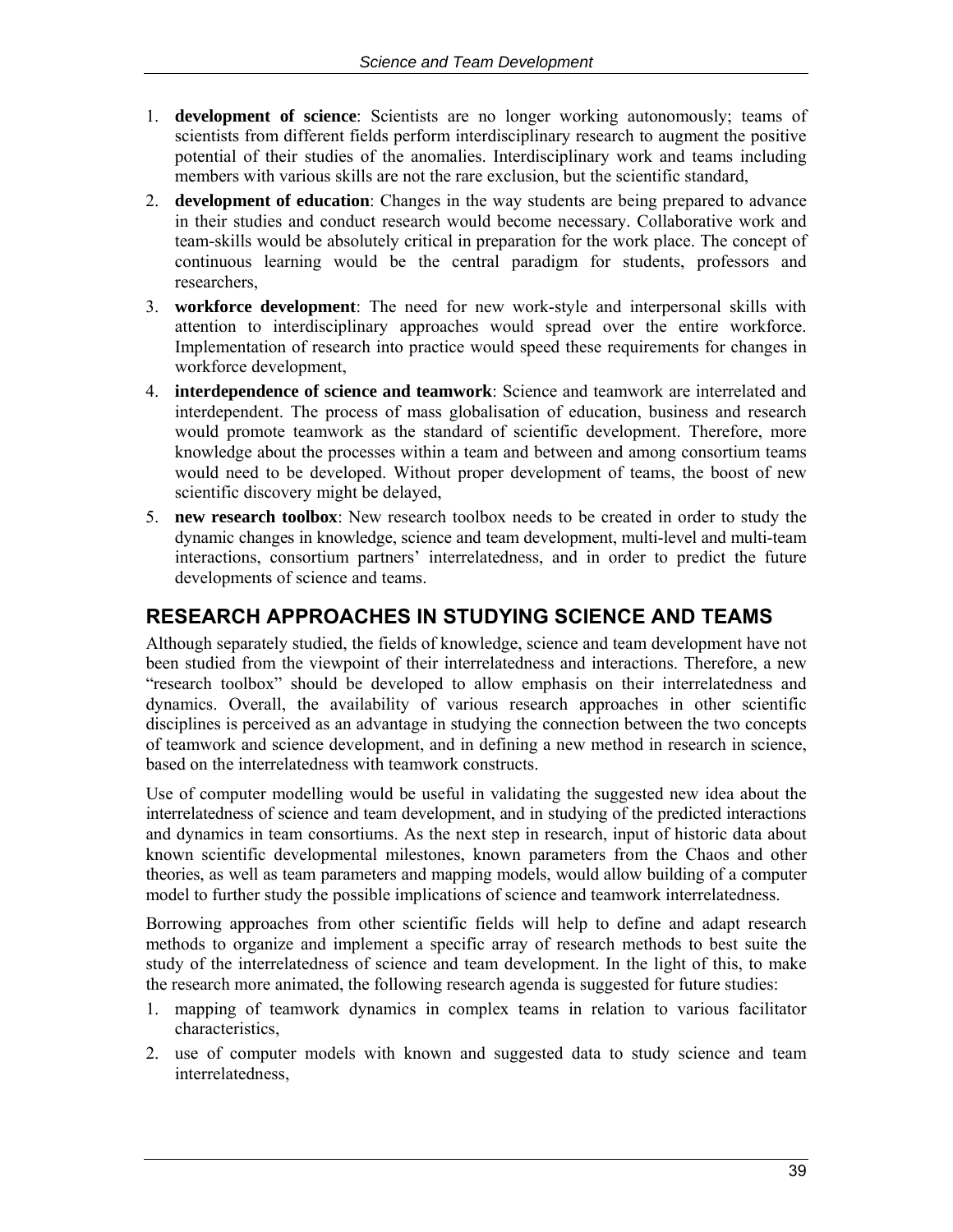- 3. in-depth study of models of facilitator-to-facilitator and facilitator-to-team interactions in complex teams and team consortiums to determine needs for facilitator training and education,
- 4. continued study of facilitator characteristics with focus on applications to team consortium interaction models,
- 5. studies of modes of operation in complex teams and teamwork evolution, especially in the context of dynamically evolving environments,
- 6. study of the changes in interactions between intelligent systems and human facilitators with emphasis on development of new approaches to solving multidimensional problems,
- 7. continued study of the reliability of intelligent systems' advice, guidance, information and expertise as compared to human intelligence and expertise under different conditions of task complexity and stress levels,
- 8. comparative studies of human resource workload changes and success in task completion by teams under varied conditions of facilitated communications,
- 9. study of the development of team culture in complex teams and team consortiums, and its impact on new scientific developments,
- 10. defining and studying the implications of the science and team development interrelatedness to the notion of "area of specialization" as pertinent to facilitated communications. There is a need to define the skill set and possible training lines for complex team facilitators and facilitators in team consortiums.

This new idea about the interrelatedness of knowledge, science and research needs to be studied and validated by known, adapted or newly created scientific approaches. Even with the utilization of advanced technology, building of interpersonal relationships and informal communication systems is expected to remain pivotal in teamwork and problem solving. Therefore, attention to the emotional component of interpersonal relationships will remain to be of critical importance in team development and future studies of science and teamwork development.

Talent management, as the way to create excellence, is already capturing the focus of business and research [27]. Identifying, selecting and developing institutional talent is related to allocation of resources and expectations for individual's contributions. Successful businesses start implementing human resource management systems to enhance performanceoriented culture, low turnover of employees, high levels of employee satisfaction, timely obtaining of qualified talent replacements, investment in employee development, and performance evaluation [28]. Applications of talent management in regard to facilitated communications is an area yet to be explored.

## **IMPORTANCE OF THE NEW IDEA**

This new idea about the inter-relatedness of the development of science and teamwork is important because it suggests a very likely future direction for scientific improvement. It shows the necessity of studying the teamwork processes and the possible development of team consortiums, consisting of large numbers of specialised teams with narrowly defined knowledge areas.

The facilitators of the teams of the future would be extremely important in science development. It will become much easier to produce highly specialised engineers, surgeons or genome engineers, than to discover, educate, and develop those individuals capable of the delicate and complex work of multi-team (team consortium) facilitation. Such individuals would emerge as the new scientists of the millenium, with extraordinary knowledge in a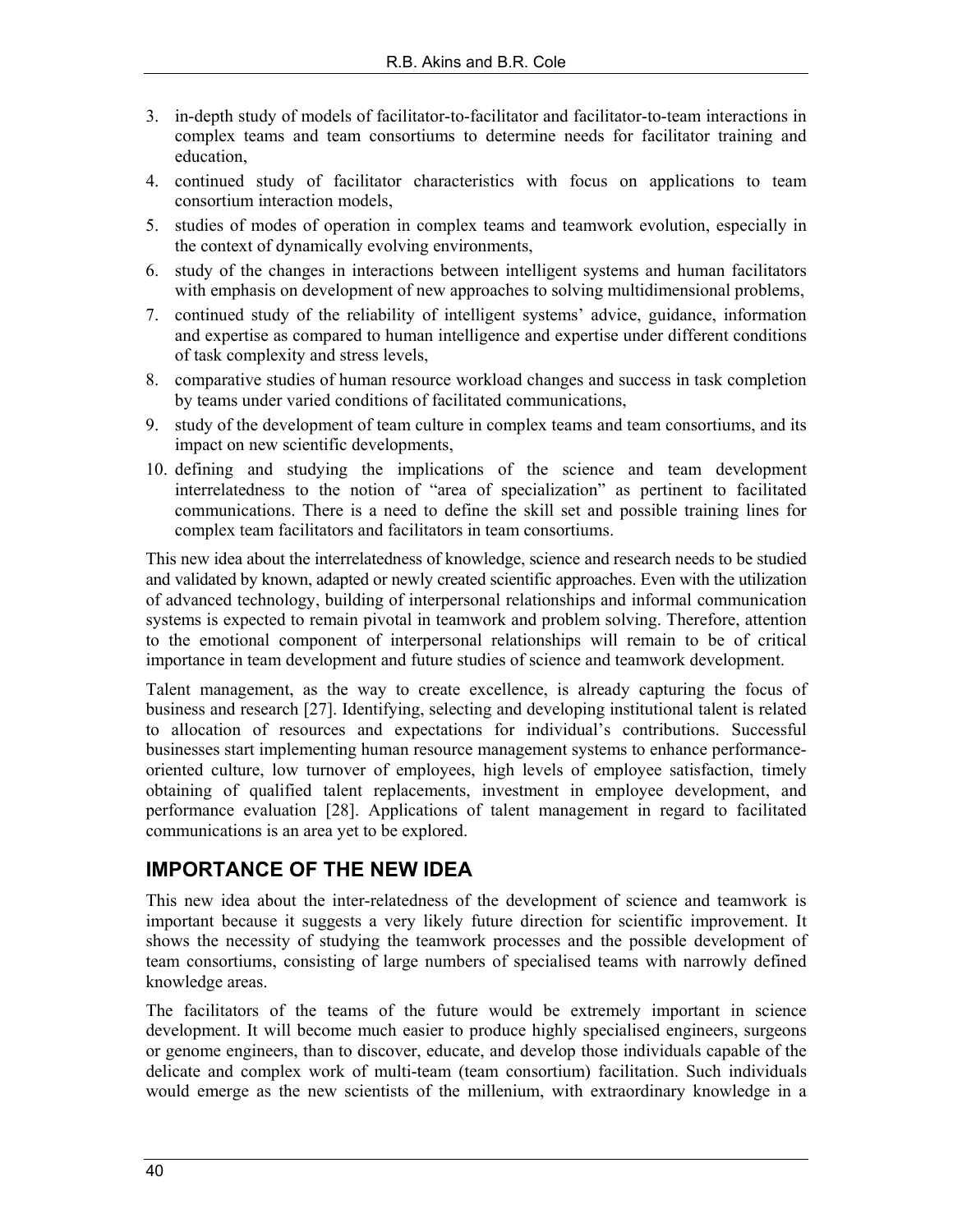variety of fields, unusual mix of abilities, highly developed teamwork and interpersonal skills, and visionary ideas in illuminating bold strategies for new scientific discoveries.

The new scientists of the millennium, through team consortium facilitation, will be able to build bridges between and among the multitude of disperse and extremely specialised knowledge for the further benefit of mankind. Simultaneously, this approach to crossdisciplinary teams provides the opportunity to explore issues at a deeper level by highlyspecialised scientists and to understand the relationships between and among key specialisations in addressing issues systemically; thus, increasing the probability that root causes would be addressed, rather than symptoms, which is more likely from an individual, isolated discipline approach. The increasing complexity of exponential knowledge growth and work interdependency calls for changes in the scientific way of thinking and functioning, and for even deeper changes in our educational systems and workforce development strategies.

## **ACKNOWLEDGMENTS**

The authors would like to gratefully acknowledge the valuable contributions to the discussion of the chaos theory and its applications made by Mr. Steve Randolph, senior analyst and computer modelling expert with the Michigan-based Altarum Institute. The authors would also like to thank Ms. Yan Zhang, graduate student in Educational Administration at Texas A&M University, for her technical support during the revision of this paper.

## **REFERENCES**

- [1] Kuhn, T.S.: *The structure of scientific revolutions*. 3rd edition. Chicago: The University of Chicago Press, 1996,
- [2] Rae, G.: *Chaos theory: A brief introduction*. [http://www.imho.com/grae/chaos/chaos.html,](http://www.imho.com/grae/chaos/chaos.html)
- [3] Lucas, C.J.: *American higher education: A history*. New York: St. Martin's Griffin, 1994,
- [4] –: *American Board of Medical Specialties*. [http://www.abms.org,](http://www.abms.org)
- [5] Clark, P.G. and Drinka, T.J.K.: *Health care teamwork: Interdisciplinary practice and teaching*. West Port: Auburn House, 2000,
- [6] Katzenbach, J.R. and Smith, D.K.: *The wisdom of teams: Creating the high-performance organization*. Boston: Harvard Business School Press, 1993,
- [7] Hare, A.P.: *Groups, teams and social interaction: Theories and applications*. New York: Praeger Publishers, 1992,
- [8] Kidder, T.: *The soul of a new machine*. Boston: Little Brown, 1981,
- [9] Hackman, J.R.: *The design of work teams*. Lorsch, J.W., ed.: *Handbook of organizational behaviour*. Prentice-Hall, Englewood Cliffs, pp. 315-342, 1983,
- [10] Brooks, F.B.: *The mythical man-month*. Reading: Essays on software engineering. Addison-Wesley, 1982.
- [11] Hollingshead, A.B.: *Communication, learning, and retrieval in transactive memory systems*. Journal of Experimental Social Psychology **34**(5), 423-442, 1998,
- [12] Hollingshead, A.B. and Brandon, D.P.: *Potential benefits of communication in transactive memory systems*. Human Communication Research **29**(4), 607-615,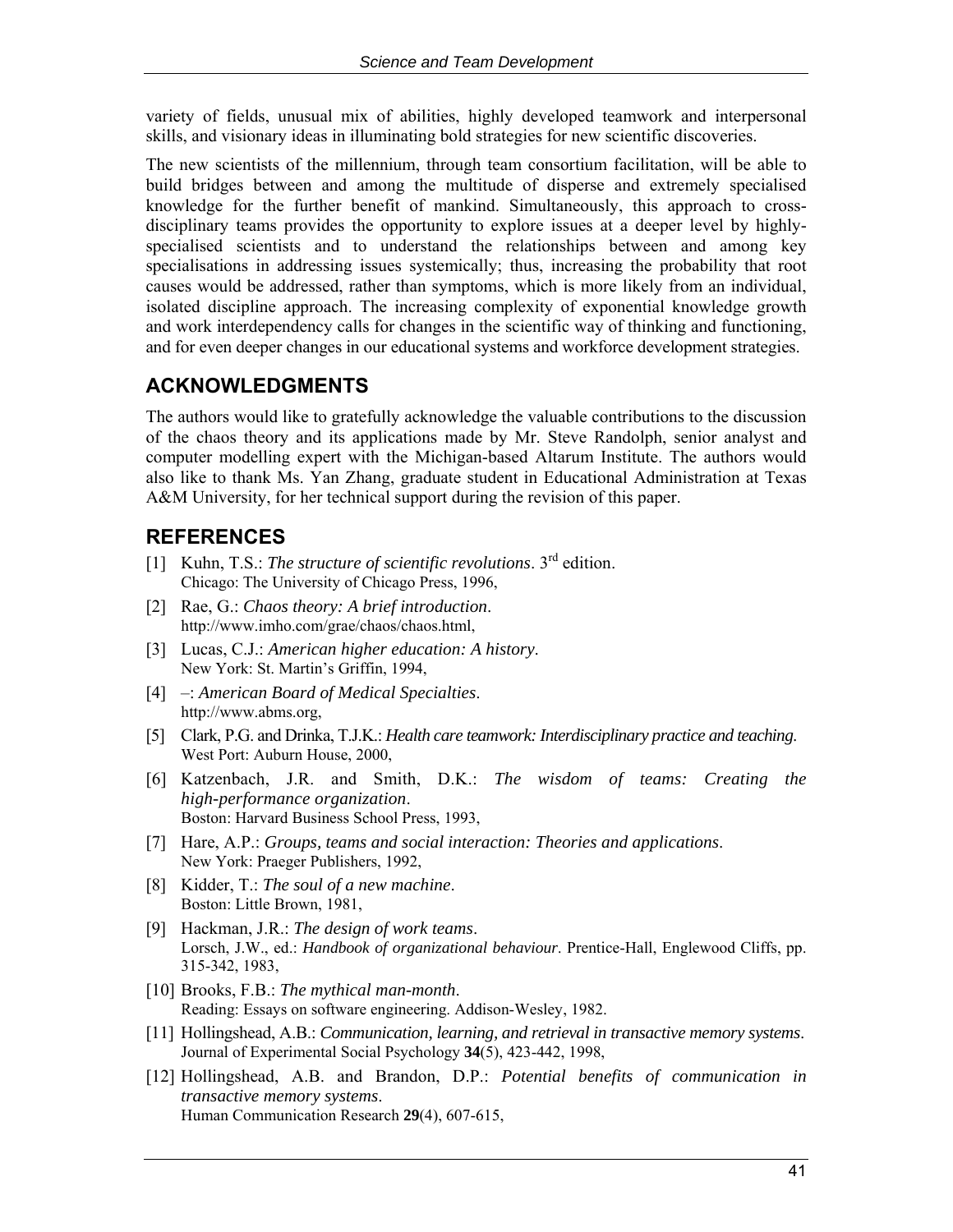- [13] Hayne, S.C.; Smith, C.A.P. and Vijayasarathy, L.R.: *The use of pattern-communication tools and team pattern recognition*. IEEE Transactions on Professional Communication **48**(4), 377-390, 2005,
- [14] Akgün, A.E.; Byrne, J.C.; Keskin, H. and Lynn, G.S.: *Transactive memory system in new product development teams*. IEEE Transactions on Engineering Management **53**(1), 95-111, 2006,
- [15] Nevo, D. and Wand, Y.: *Organizational memory information systems: a transactive memory approach*. Decision Support Systems **39**(1), 549-562, 2005,
- [16] Perry, A.; Bryson, S. and Bebko, J.: *Brief Report: Degree of Facilitator Influence in Facilitated Communication as a Function of Facilitator Characteristics, Attitudes and Beliefs*. Journal of Autism and Developmental Disorders **28**(1), 87-90, 1998,
- [17] Perry, L.: *Effective facilitators a key element in successful continuous improvement processes*. Training for Quality **3**(4), 9-14, 1995,
- [18] McFadzean, E.: *Developing and supporting creative problem solving teams: part 2 facilitator competencies*. Management Decision **40**(6), 537-551, 2002,
- [19] Dillon, K.M.; Fenlason, J.E. and Vogel, D.J.: *Belief in and use of a questionable technique, facilitated communication, for children with autism*. Psychological Reports **75**, 459-464, 1994,
- [20] Niederman, F. and Volkema, R.J.: *The Effects of Facilitator Characteristics on Meeting Preparation, Set Up, and Implementation*. Small Group Research **30**(3), 330-360, 1999,
- [21] Pauleen, D.J. and Yoong, P.: *Relationship building and the use of ICT in boundary-crossing virtual teams: a facilitator's perspective*. Journal of Information Technology **16**(4), 205-220, 2001,
- [22] Edigo, C.; Galegher, J. and Kraut, R.E.: *Intellectual teamwork: Social and technological foundations of cooperative work*. Hillsdale: Lawrence Erlbaum Associates, 1990,
- [23] Oakley, J.G.: *Leadership processes in virtual teams and organizations*. Journal of Leadership Studies **5**(3), 3, 1998,
- [24] Grabowski, M. and Sanborn, S.D.: *Human performance and embedded intelligent technology in safety-critical systems*. International Journal of Human-Computer Studies **58**(6), 637-670, 2003,
- [25] Mandel, M.: *The real reasons you are working so hard*. Business Week **3953**, October 3, 2005, [http://yahoo.businessweek.com/magazine/content/05\\_40/b3953601.htm,](http://yahoo.businessweek.com/magazine/content/05_40/b3953601.htm)
- [26] Quesenbery, W.: *Who is in control? The logic underlying the intelligent technologies used in performance support*. Technical Communication **49**(4), 449-457, 2002,
- [27] Oakes, K.: *The emergence of talent management*. Training and Development **60**(4), 21-23, 2006,
- [28] Berger, L.A. and Berger, D.R.: *The talent management handbook: creating organizational excellence by identifying, developing and promoting your best people*. McGraw Hill, 2004.